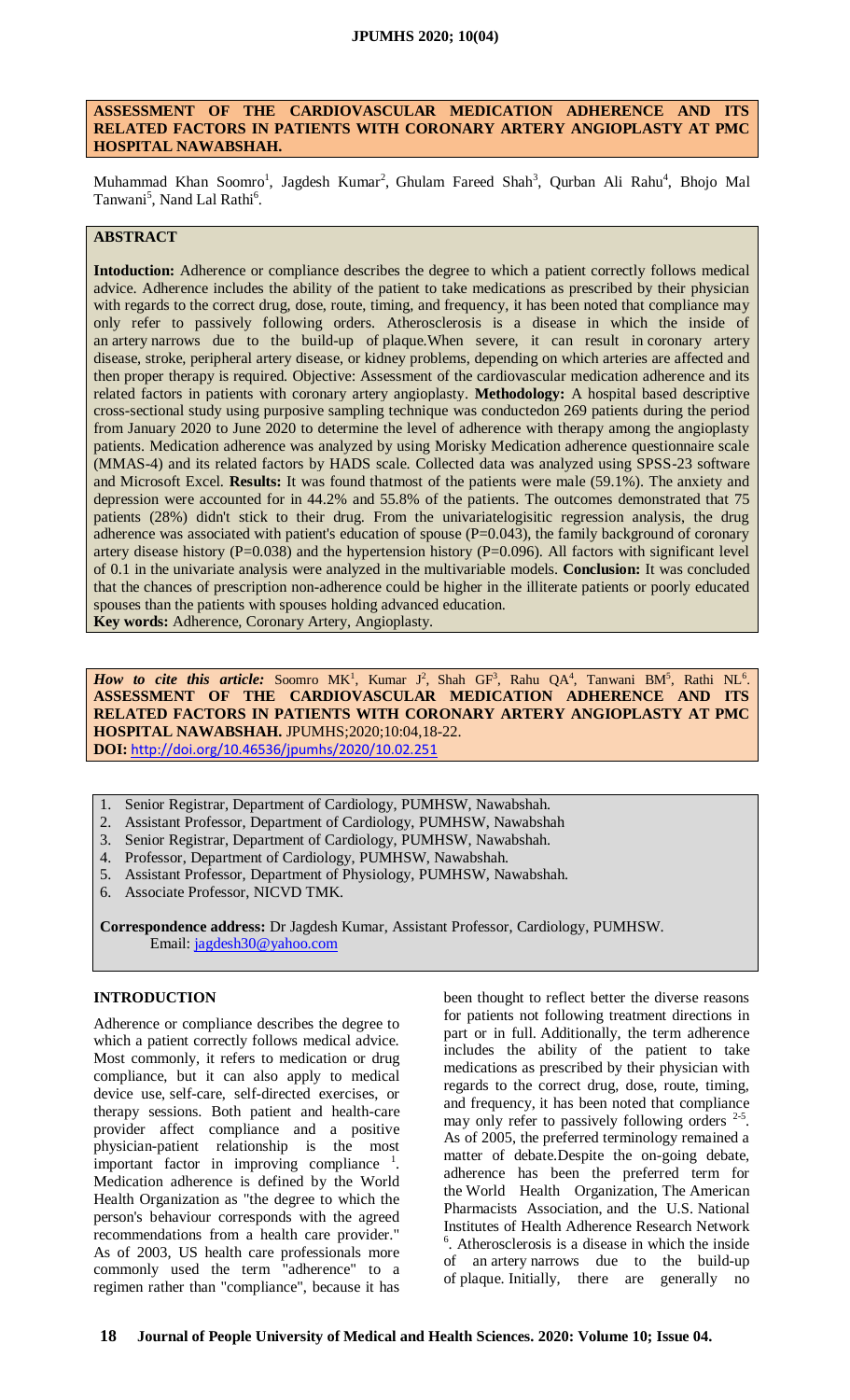symptoms. When severe, it can result in [coronary](https://en.wikipedia.org/wiki/Coronary_artery_disease)  [artery disease,](https://en.wikipedia.org/wiki/Coronary_artery_disease) [stroke,](https://en.wikipedia.org/wiki/Stroke) [peripheral artery disease,](https://en.wikipedia.org/wiki/Peripheral_artery_disease) or [kidney problems,](https://en.wikipedia.org/wiki/Kidney_problems) depending on which arteries are affected. Symptoms, if they occur, generally do not begin until middle age  $\overline{7}$ . The exact cause is not known. Risk factors include [abnormal](https://en.wikipedia.org/wiki/Dyslipidemia)  [cholesterol levels,](https://en.wikipedia.org/wiki/Dyslipidemia) [high blood](https://en.wikipedia.org/wiki/High_blood_pressure)  [pressure,](https://en.wikipedia.org/wiki/High_blood_pressure) [diabetes,](https://en.wikipedia.org/wiki/Diabetes) [smoking,](https://en.wikipedia.org/wiki/Smoking) [obesity,](https://en.wikipedia.org/wiki/Obesity) family history, and an unhealthy diet. Plaque is made up of fat, [cholesterol,](https://en.wikipedia.org/wiki/Cholesterol) [calcium,](https://en.wikipedia.org/wiki/Calcium) and other substances found in the [blood](https://en.wikipedia.org/wiki/Blood)  $8$ . The narrowing of arteries limits the flow of oxygen-rich blood to parts of the body. Diagnosis is based upon a physical exam, [electrocardiogram,](https://en.wikipedia.org/wiki/Electrocardiogram) and [exercise stress test,](https://en.wikipedia.org/wiki/Exercise_stress_test) among others  $9,10$ . Prevention is generally by eating a healthy diet, exercising, not smoking, and maintaining a normal weight. Treatment of established disease may include medications to lower cholesterol such as [statins,](https://en.wikipedia.org/wiki/Statin) [blood pressure](https://en.wikipedia.org/wiki/Blood_pressure_medication)  [medication,](https://en.wikipedia.org/wiki/Blood_pressure_medication) or medications that decrease clotting, such as [aspirin.](https://en.wikipedia.org/wiki/Aspirin) A number of procedures may also be carried out such as [percutaneous coronary](https://en.wikipedia.org/wiki/Percutaneous_coronary_intervention)  [intervention,](https://en.wikipedia.org/wiki/Percutaneous_coronary_intervention) [coronary artery bypass graft,](https://en.wikipedia.org/wiki/Coronary_artery_bypass_graft) or carotid endarterectomy<sup>11-12</sup>.

The objectives of this study are to assess the medication adherence and its related factors among the coronary artery angioplastypatients.

# **METHODOLOGY**

A hospital based descriptive cross-sectional study using purposive sampling technique was conducted during the period from January 2020 to June 2020 to determine the level of adherence with therapy among the angioplasty patients attending a tertiary care Peoples Medical College Hospital (P.M.C.H)Nawabshah. Medication adherence was analyzed by using Morisky Medication adherence questionnaire scale (MMAS-4). Using proforma, information about adherence to angioplasty therapy, socioeconomic data and hospital anxiety, depressiondata, cardiac patient's self-efficacy (Using HADS Scale) data was collected from 269 (based on LA point's study results, with 95% of confidence and 5% of error estimation level and P=0.772) patients, attending cardio wards that were willing to participate in the study. Verbal Consent was also taken from the participants. Collected data was analyzed using SPSS-23 software and Microsoft Excel. **Inclusion Criteria:** Patients suffering from cardiovascular disease after angioplasty, irrespective of gender, race, ethnicity, urban or rural were included in the study. Patients who were prescribed cardiovascular therapy were included. **Exclusion Criteria:** Children, disabled people, deaf patients or who were unable to communicate properly were excluded from the study.

# **RESULTS**

Most of the patients were male (59.1%), wedded (92.6%), illiterate (46.5%), with illiterate spouses (40.5%), living with their children and spouse (59.1%) and urban (60.6%). Additionally, the greater parts of them were retired (36.9%) and housewives (81.8%), respectively as in Table 1. The anxiety and depression were accounted for in 44.2% and 55.8% of the patients, individually as in Table 2. In addition, Table 2 shows the status of anxiety and mild depression, cardiac selfadequacy and adherence of medication in these patients. The outcomes demonstrated that 75 patients (28%) didn't stick to their drug. From the univariatelogisitic regression analysis, the drug adherence was associated with patient's education of spouse  $(P=0.043)$ , the family background of coronary artery disease history (P=0.038) and the hypertension history (P=0.096). All factors with significant level of 0.1 in the univariate analysis were analyzed in the multivariable models. Additionally, the education of patients  $(P=0.203)$ , medication number  $(P=0.700)$ , cardiovascular self-efficacy (P=0.194), anxiety  $(P=0.824)$  and scores of depression  $(P=0.659)$ were not associated with the adherence of medication. The information indicated that the chances of prescription non-adherence could be higher in the illiterate patients or poorly educated spouses than the patients with spouses holding advanced education (OR=2.64 and OR=2.95, for the patients with illiterate patients or poorly educated spouses versus the patients with secondary school certificate or more elevated level instructed patients, respectively) as described in Table 3. In spite of the fact that, the information investigation by the patients' sexual orientation uncovered that this relationship was critical just among the male patients  $(P=0.025)$ . The chances of prescription nonadherence in the males with poorly educated, or ineffectively educated spouses contrasted with the males whose mates had secondary school confirmations or higher mates were 5.982 (95%CI=1.637- 21.868) and 5.027 (95%CI=1.354-18.670), separately. The adherence among the patients with the family background of coronary artery disease (CAD) history was 1.782 occasions/times more than those without history of CAD. It has likewise been seen that in the people with a history of hypertension, the adherence of medication was 1.592 occasions/times more than those without hypertension. In analysis of multiple logistic regression, in view of the solid association between the patients' family background of CAD history and hypertension (70% of the patients with family background of CAD history had hypertension), the factors were excluded from the models, at the same time. Just the education of spouse's and the family background of CAD history were the independent indicators of the adherence of medication. Controlling for the family background of CAD history, the balanced chances of medicine adherence in males with illiterate or inadequately literate spouses were 3.14 and 3.37 against males whose spouses had secondary school certificate or advanced education, individually. Likewise controlling for the education of spouse of patient's, the patients with family background of CAD history were 2.06 occasions/times more bound to adhere than those without this history as described in Table 3.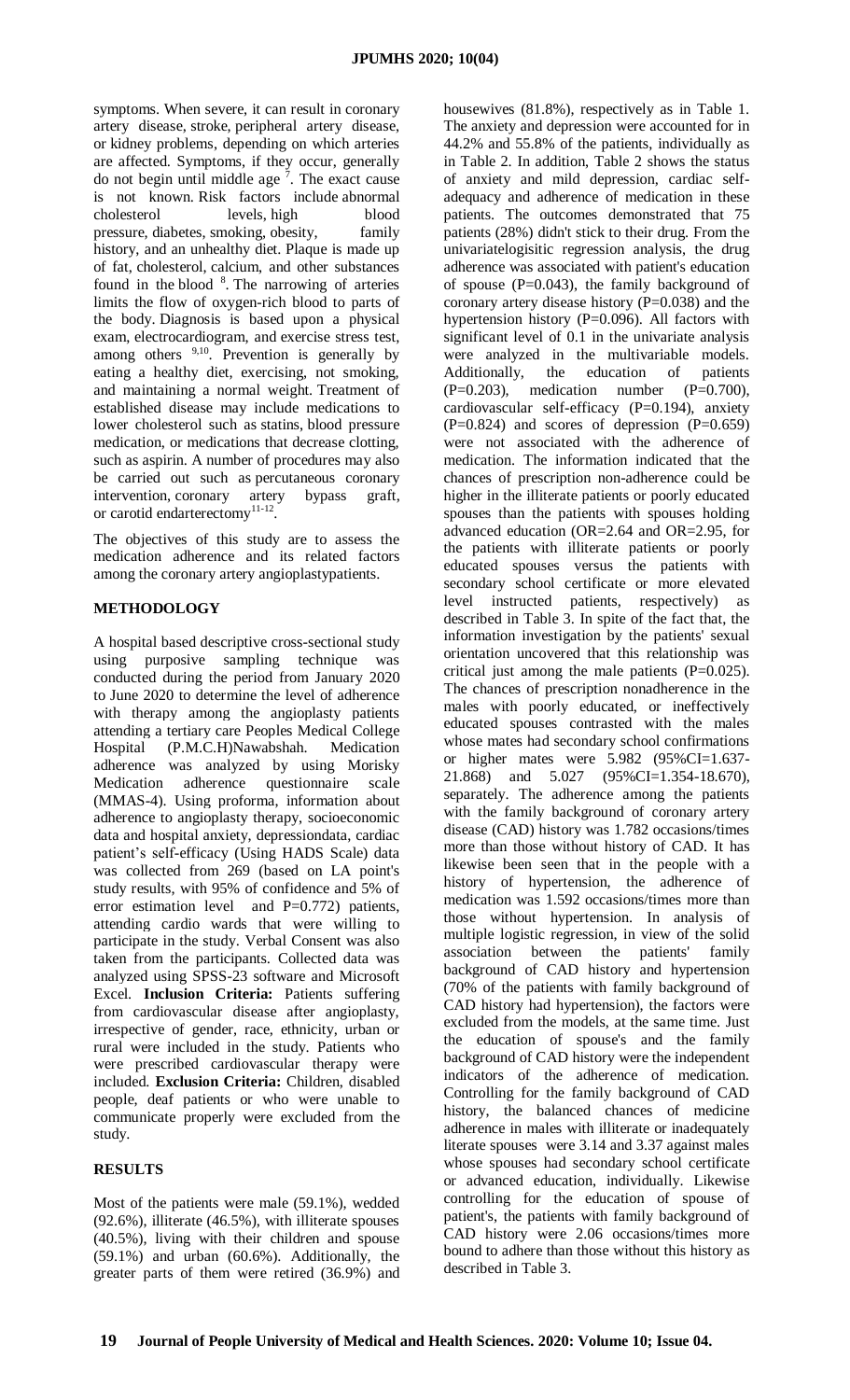### **JPUMHS 2020; 10(04)**

## **Table.1 Demographic and disease characteristics of the patients**

| <b>Characteristics</b>                           | N(%)         |
|--------------------------------------------------|--------------|
| $\frac{\text{Age}^*}{\leq 44}$<br>45-64          | 58.86(10.16) |
|                                                  | 22(8.2)      |
|                                                  | 163(60.6)    |
| $\leq 65$                                        | 84(31.2)     |
| Gender                                           |              |
| Male                                             | 159(59.1)    |
| Female                                           | 110(40.9)    |
| Family history of coronary artery disease<br>Yes | 137(50.9)    |
| N <sub>o</sub>                                   | 132(49.1)    |
| History of hypertension                          |              |
| Yes                                              | 145(53.9)    |
| $\rm No$                                         | 124(46.1)    |
| History of underlying disease                    |              |
| Yes                                              | 127(47.2)    |
| $\overline{No}$                                  | 142(52.8)    |
| <b>History of CVA</b>                            |              |
| Yes                                              | 6(2.2)       |
| $\overline{No}$                                  | 262(97.4)    |
| <b>History of HLP</b>                            |              |
| Yes                                              | 6(2.2)       |
| $\overline{No}$                                  | 262(97.4)    |
| <b>History of DM</b>                             |              |
| Yes                                              | 119(7.1)     |
| $\rm No$                                         | 249(92.6)    |
| $\sqrt[3]{\text{Mean(SD)}}$                      |              |

# **Table 2.The score of patients' depression, anxiety, medication adherence and cardiac self- efficacy status**

| <b>Characteristics</b>                   | N(%)       |  |  |  |
|------------------------------------------|------------|--|--|--|
| Depression                               |            |  |  |  |
| lack of clinical symptom                 | 51(19)     |  |  |  |
| Mild depression                          | 150 (55.8) |  |  |  |
| Clinical depression                      | 56(20.8)   |  |  |  |
| Anxiety                                  |            |  |  |  |
| lack of clinical symptom                 | 15(5.6)    |  |  |  |
| Mild anxiety                             | 117(43.5)  |  |  |  |
| Clinical anxiety                         | 119(44.2)  |  |  |  |
| <b>Medication</b> adherence<br>Desirable | 189(70.3)  |  |  |  |
| Undesirable                              | 75(28)     |  |  |  |
| Cardiac self-efficacy                    |            |  |  |  |
| Median                                   |            |  |  |  |
| $(IQR)^{\epsilon}$                       | 11         |  |  |  |
| Range                                    | $0 - 20$   |  |  |  |

# **Table 3. Significant predictors of medication adherence in univariate and multiple logistic regression analysis**

|                                                  | <b>Univariate</b> |              |      | <b>Multivariable</b> |         |      |      |
|--------------------------------------------------|-------------------|--------------|------|----------------------|---------|------|------|
| <b>Predictor of medication adherence Exp (B)</b> |                   | 95% CI.      |      | $\mathbf{Exp}(B)$    | 95% CI. |      |      |
| Spouse's education                               |                   |              |      |                      |         |      |      |
| (vs. diploma or higher)                          |                   |              | 0.04 |                      |         |      | 0.01 |
| Under diploma                                    | 2.49              | 1.23 7.04    | 0.01 | 3.37                 | 1.39    | 8.17 | 0.00 |
| Illiterate                                       | 2.64              | 6.19<br>1.12 | 0.02 | 3.13                 | 1.31    | 7.50 | 0.01 |
| Family CAD <sup>*</sup>                          | 1.78              | 3.07<br>1.03 | 0.03 | 2.06                 | 1.15    | 3.67 | 0.01 |
| Hypertension*                                    | 1.59              | 2.75<br>0.92 | 0.09 |                      |         |      |      |

\*Yes vs. no

## **DISCUSSION**

Dalir Z et al 2013 found that a total of 400 questionnaires were distributed, 308 were

collected back then 30 were excluded as they missed fundamental demographic information, high adherence was noticed in 24.5%, medium in 41.7%, and low adherence in 33.7% of the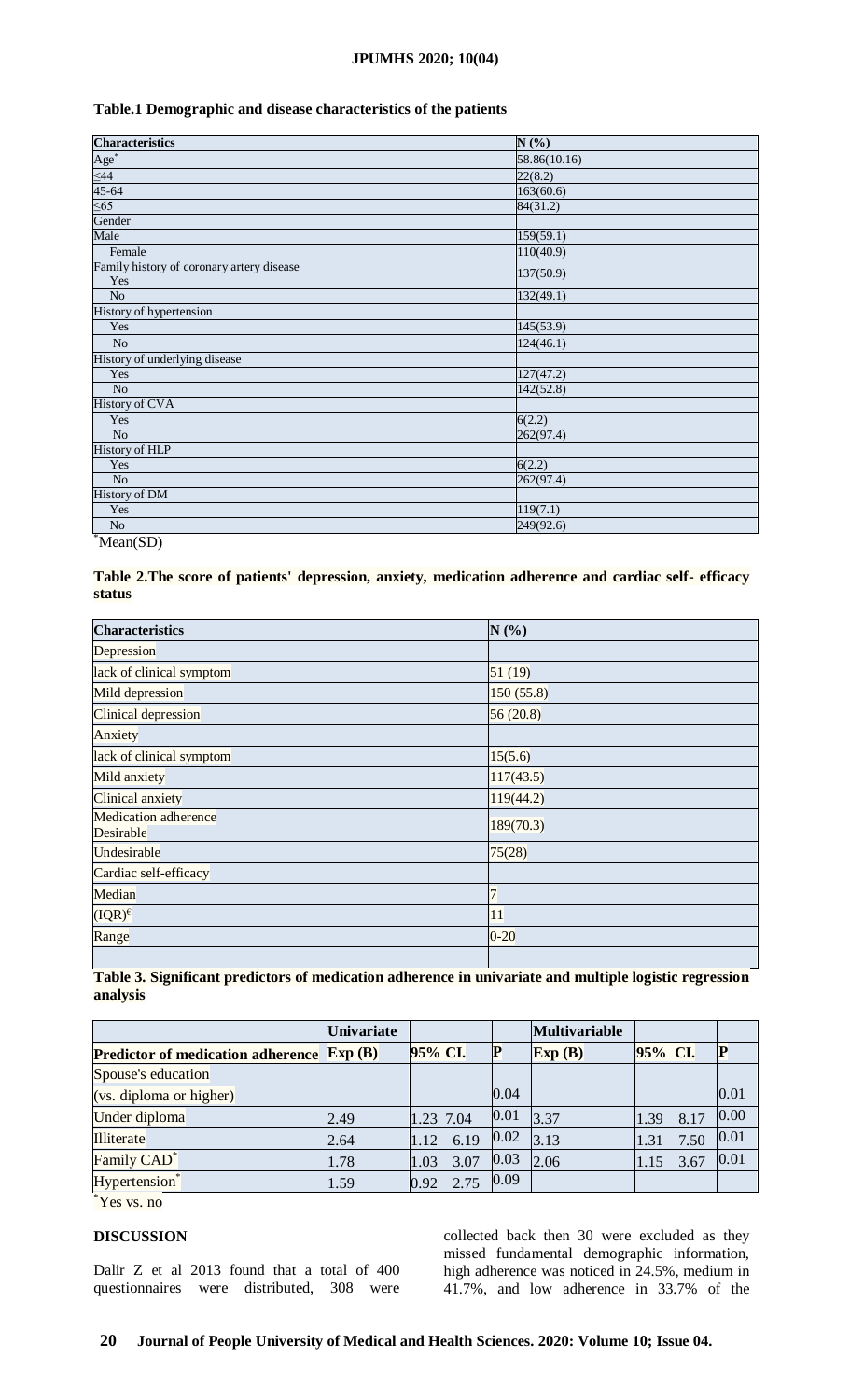participants. There was a positive correlation between the level of adherence and age  $13$ . Similarly in our study the adherence among the patients with the family background of coronary artery disease (CAD) history was 1.782 occasions/times more than those without history of CAD. It has likewise been seen that in the people with a history of hypertension, the adherence of medication was 1.592 occasions/times more than those without hypertension.

Dempe C,et al 2013 concluded that nonadherence to medications remains a major problem for cardiovascular patients. It leads to poor clinical outcomes, including rehospitalization, subsequent myocardial infarction, and increased mortality in various patient settings. Clinicians need to use multiple approaches to simple solutions to improve their patients' short- and long-term medication adherence  $14$ . Similarly in our study the chances of prescription non-adherence found higher in the illiterate patients or poorly educated spouses than the patients with spouses holding advanced education.

Rodriguez F, et al 2013 concluded thatthe need for urgent, multifaceted interventions, given the burden of cardiovascular diseases and the clinical and economic consequences of medication nonadherence. These interventions include affordable medications, easy-to-use medication regimens with fewer daily doses, ongoing communication between patients and healthcare providers, and improvement of the patient provider partnership <sup>15</sup>. Similarly in our findings Controlling for the family background of CAD history, the balanced chances of medicine adherence in males with illiterate or inadequately literate spouses were 3.14 and 3.37 against males whose spouses had secondary school certificate or advanced education, individually. Likewise controlling for the education of spouse of patient's, the patients with family background of CAD history were 2.06 occasions/times more bound to adhere than those without this history.

Due to lack of awareness, poor communication between a provider and a patient about the medications, or difficulty explaining and understanding the benefits and adverse effects of complex drug therapies, Unintentional patient behavioral factors, such as forgetfulness, Patient's physical or cognitive impairments, Socioeconomic factors, such as low health literacy, and high medication costs, as well as lack of transportation to fill prescriptions at a pharmacy. We are still unable to nip this serious issue in the bud. There is the need of an extensive research to find out the bottle neck. The risk of suffering from myocardial infarction and stroke among non-adherent hypertension patients is more than two times higher compared to hypertension patients who adhere to taking their medicine.

### **CONCLUSION**

It was concluded that the chances of prescription non-adherence could be higher in the illiterate patients or poorly educated spouses than the patients with spouses holding advanced education.Most of the patients need to get multi drug adherence to forestall cardiac recurrent occasions, for example, restenosis. Thusly, it is suggested cardiac rehabilitation centers in the society be implicit, with the goal that the patients could get benefit by the important supports and training to accomplish most fast recovery from strategies and evade the hefty costs incited by the recurring signs and manifestations acquired on the patient and the health care system.

**ETHICS APPROVAL:** The ERC gave ethical review approval

**CONSENT TO PARTICIPATE:** written and verbal consent was taken from subjects and next of kin

**FUNDING:** The work was not financially supported by any organization. The entire expense was taken by the authors

**ACKNOWLEDGEMENTS:** We would like to thank the all contributors and staff and other persons for providing useful information.

**AUTHORS' CONTRIBUTIONS:** All persons who meet authorship criteria are listed as authors, and all authors certify that they have participated in the work to take public responsibility of this manuscript. All authors read and approved the final manuscript.

**CONFLICT OF INTEREST:** No competing interest declared.

## **REFRENCES**

- 1. World Health Organization (2003). [Adherence to long-term therapies:](http://www.who.int/chp/knowledge/publications/adherence_full_report.pdf)  [evidence for action](http://www.who.int/chp/knowledge/publications/adherence_full_report.pdf) (PDF). Geneva: World Health Organisation. [ISBN](https://en.wikipedia.org/wiki/International_Standard_Book_Number) [92-4-154599-2.](https://en.wikipedia.org/wiki/Special:BookSources/92-4-154599-2)
- 2. [Enhancing Patient Adherence: Proceedings of](https://web.archive.org/web/20110615092834/http:/www.pharmacist.com/AM/Template.cfm?Section=Home2&TEMPLATE=%2FCM%2FContentDisplay.cfm&CONTENTID=11174)  [the Pinnacle Roundtable Discussion".](https://web.archive.org/web/20110615092834/http:/www.pharmacist.com/AM/Template.cfm?Section=Home2&TEMPLATE=%2FCM%2FContentDisplay.cfm&CONTENTID=11174) APA Highlights Newsletter. October 2004. Archived from [the original](http://www.pharmacist.com/AM/Template.cfm?Section=Home2&TEMPLATE=/CM/ContentDisplay.cfm&CONTENTID=11174) on 2011-06- 15.Retrieved 2018-10-02.
- 3. Elliott RA, Marriott JL (2009). ["Standardised](https://www.ncbi.nlm.nih.gov/pmc/articles/PMC2719637)  [assessment of patients' capacity to manage](https://www.ncbi.nlm.nih.gov/pmc/articles/PMC2719637)  [medications: a systematic review of](https://www.ncbi.nlm.nih.gov/pmc/articles/PMC2719637)  [published instruments".](https://www.ncbi.nlm.nih.gov/pmc/articles/PMC2719637) BMC Geriatr. 9: 27. [doi](https://en.wikipedia.org/wiki/Digital_object_identifier)[:10.1186/1471-2318-9-](https://doi.org/10.1186%2F1471-2318-9-27)
	- [27.](https://doi.org/10.1186%2F1471-2318-9-27) [PMC](https://en.wikipedia.org/wiki/PubMed_Central) [2719637.](https://www.ncbi.nlm.nih.gov/pmc/articles/PMC2719637) [PMID](https://en.wikipedia.org/wiki/PubMed_Identifier) [19594913.](https://www.ncbi.nlm.nih.gov/pubmed/19594913)
- 4. Berhe DF, Taxis K, Haaijer-Ruskamp FM, Mulugeta A, Mengistu YT, Burgerhof JG, Mol PG (2017). "Impact of adverse drug events and treatment satisfaction on patient adherence with antihypertensive medication – a study in ambulatory patients". Br J ClinPharmacol. [doi](https://en.wikipedia.org/wiki/Digital_object_identifier)[:10.1111/bcp.13312.](https://doi.org/10.1111%2Fbcp.13312) [PMI](https://en.wikipedia.org/wiki/PubMed_Identifier) [D](https://en.wikipedia.org/wiki/PubMed_Identifier) [28429533.](https://www.ncbi.nlm.nih.gov/pubmed/28429533)